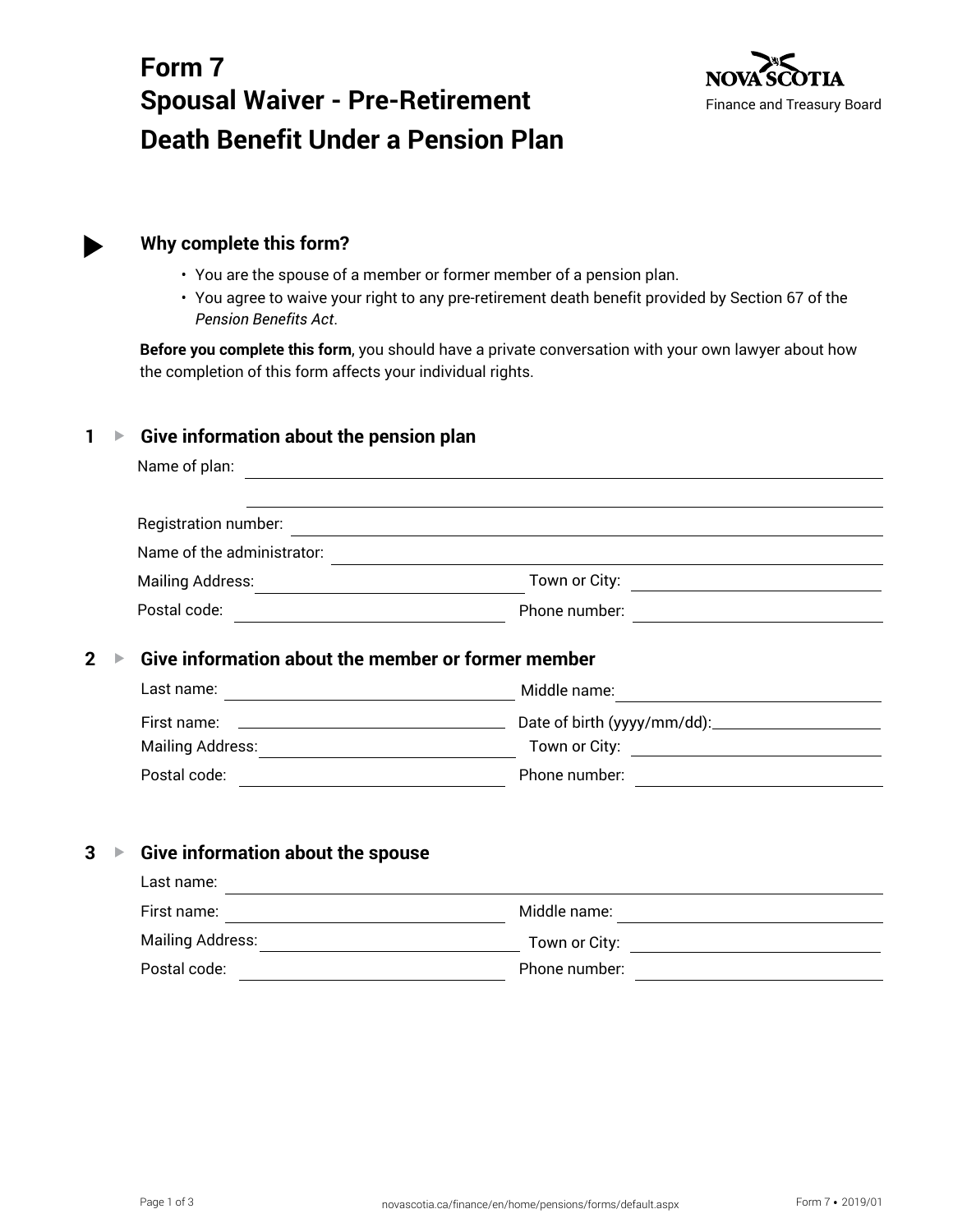## **4** ► Spouse's certification and waiver

**I certify** that I am the spouse of

who is a member or former member of the pension plan named in this form.

**I understand** that I am entitled to receive a pre-retirement death benefit under one of the following conditions:

- my spouse dies before the payment of the deferred pension
- my spouse continues to be employed after the normal retirement date, before pension benefits are paid.

**I understand** that completing and signing this form takes away my right to receive the benefits described above. Instead, the benefit will be paid to a beneficiary designated by my spouse or to the personal representative of my spouse's estate.

**I understand** that I may cancel this waiver at any time BEFORE the date the first instalment of the pension is due.

| <b>Signature of spouse:</b>  |                          |
|------------------------------|--------------------------|
| <b>Signature of witness:</b> | Date (yyyy/mm/dd): _____ |

This consent must be signed before a witness who must be at least 18 years of age. They must see you sign the form above, date, and complete the Witness' Information below immediately after seeing you sign and date this form. **The witness cannot be your spouse.**

## **5** G **Give information about the witness**

| Last name:              |               |
|-------------------------|---------------|
| First name:             | Middle name:  |
| <b>Mailing Address:</b> | Town or City: |
| Postal code:            | Phone number: |

## **6** G **Give this waiver to the administrator of the pension plan.**

**Do not** give this waiver to the Department of Finance and Treasury Board, Pension Regulation Division

Note: This waiver comes into effect ONLY AFTER it is delivered to the administrator of the pension plan.

*It is an offence under the Criminal Code for anyone to knowingly make or use a false document with the intent that it be acted upon as genuine.*

*This form is approved by the Superintendent of Pensions under the Pension Benefits Act.*

#### **Questions?** Email: **pensionreg@novascotia.ca**